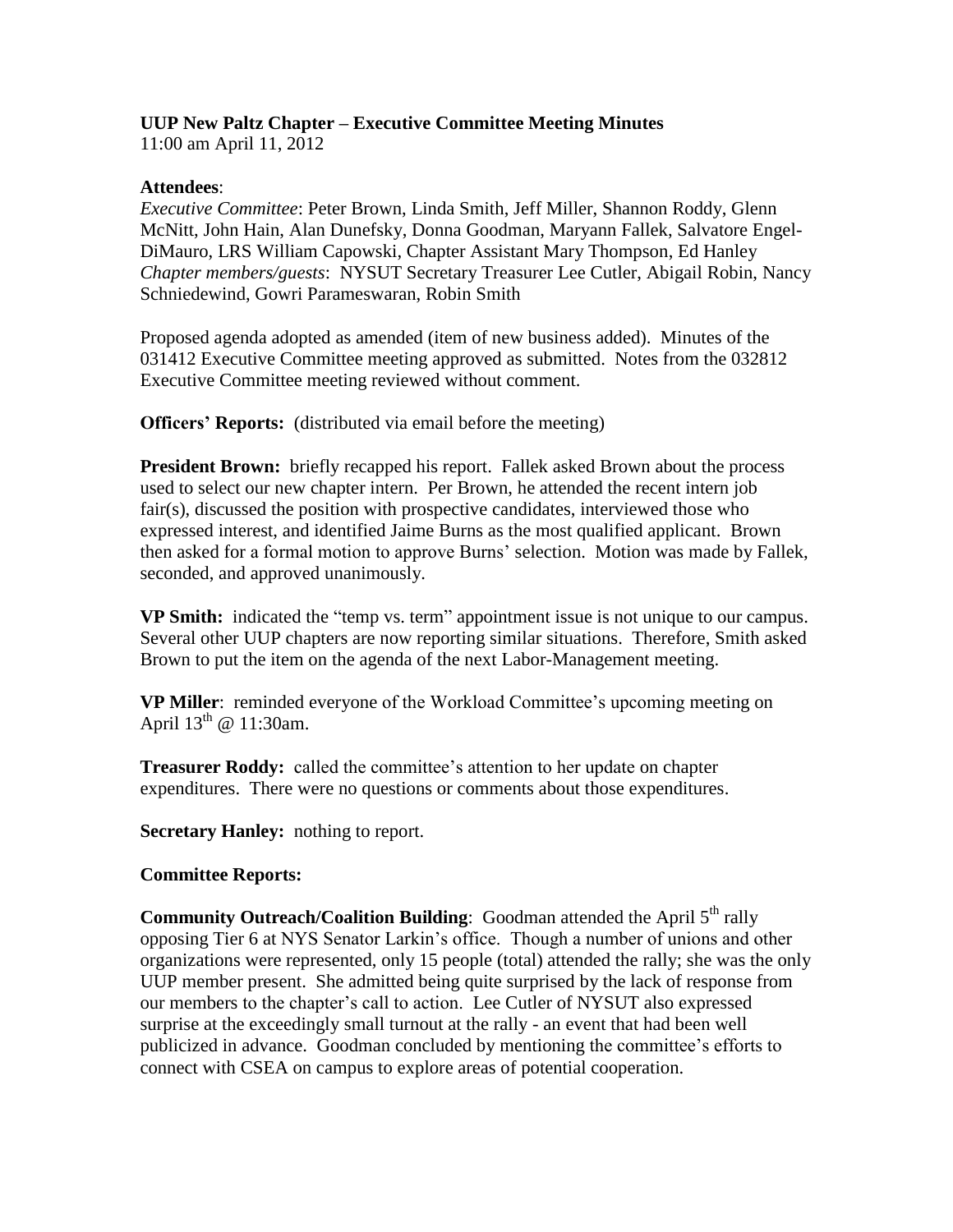**Legislation/Political Action:** Per McNitt, the next lobbying opportunity in Albany will be on Tuesday, April 17<sup>th</sup>. McNitt also indicated that, as requested at the Executive Committee's 3/28 meeting, he had drafted a resolution on the recent Tier 6 legislation.

**Membership Development:** Dunefsky reported that the next phase of the ongoing membership drive – direct mailings to fee payers - would be implemented shortly.

## **Old Business:**

**Lee Cutler on high-stakes testing in public schools:** noting there had already been considerable discussion of this issue here at SUNY New Paltz, Brown welcomed NYSUT Secretary Treasurer Lee Cutler and invited him to share NYSUT's perspective. After providing some brief introductory background, Cutler acknowledged that NYSUT positions will of course be questioned occasionally and he welcomed the opportunity to meet with the committee to discuss the matter. A wide ranging discussion then ensued.

According to Cutler, NYSUT saw the handwriting on the wall with respect to testing and teacher evaluations. As a result, NYSUT then made a strategic decision to engage in a dialogue on these issues with the NYS Education Department. Had NYSUT chosen not to engage, the Governor and/or the legislature would likely have imposed a potentially far worse outcome than that which ultimately arose out of the discussions. Though the outcome may not be perfect, NYSUT stands by its decision to help shape it.

Goodman noted that the outcome on teacher evaluations appears to have been sold in the media as some sort of "victory." She suggested that, by implying such finality, NYSUT's message actually undermines efforts to continue the fight on this issue. Cutler indicated this was very good feedback regarding how NYSUT's message is being received. Fallek observed that answers regarding teacher evaluations found in the relevant "Frequently Asked Questions" section of NYSUT's website left much to be desired. Per Fallek, this information was not laid out in a very user friendly manner, making it difficult to find the level of detail she was seeking. Cutler stated that, though a major overhaul of the website was presently underway, he would look at the area of the website in question and respond to Fallek's concern.

Noting that many people cannot support "high stakes testing" because there is no data to confirm its value, Schniedewind suggested that many are discouraged by NYSUT's decision to support such testing as a component of teacher evaluation. While people can understand NYSUT's desire for a "place at the table" they wonder what we are giving up in return. Per Cutler, any disagreement with the concern raised by Schniedewind was political and strategic, not philosophical. He reiterated that, had NYSUT kept silent, it would simply have encouraged and empowered our opponents. He also suggested that continuing to publicly highlight existing differences on the issue makes it clear that we lack unity.

Robin Smith asked why NYSUT appeared to be buying into a continuing discourse that is being framed by others. Acknowledging the importance of both language itself and its impact on shaping that discourse, Cutler indicated he was to attend a meeting later in the